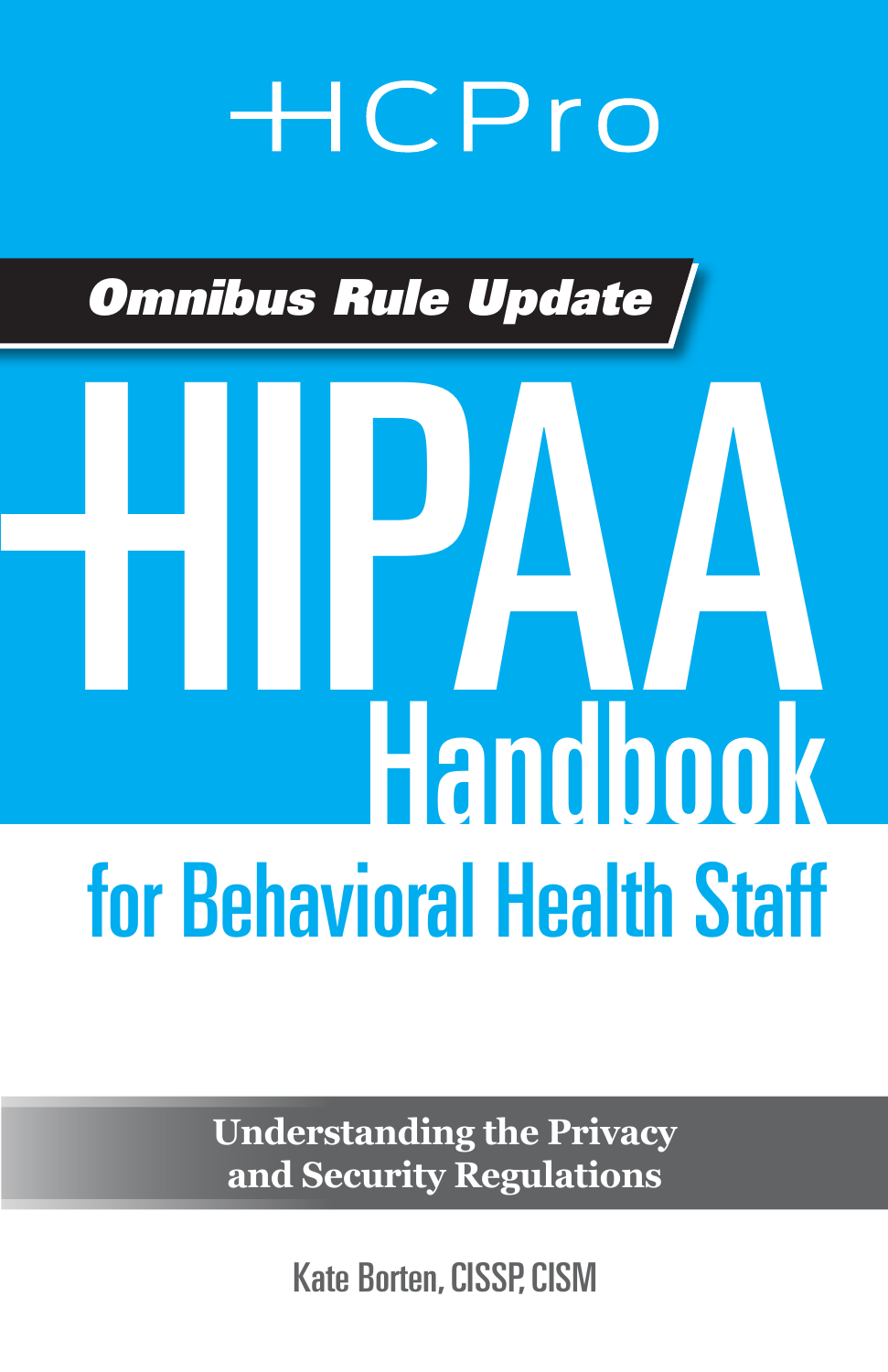



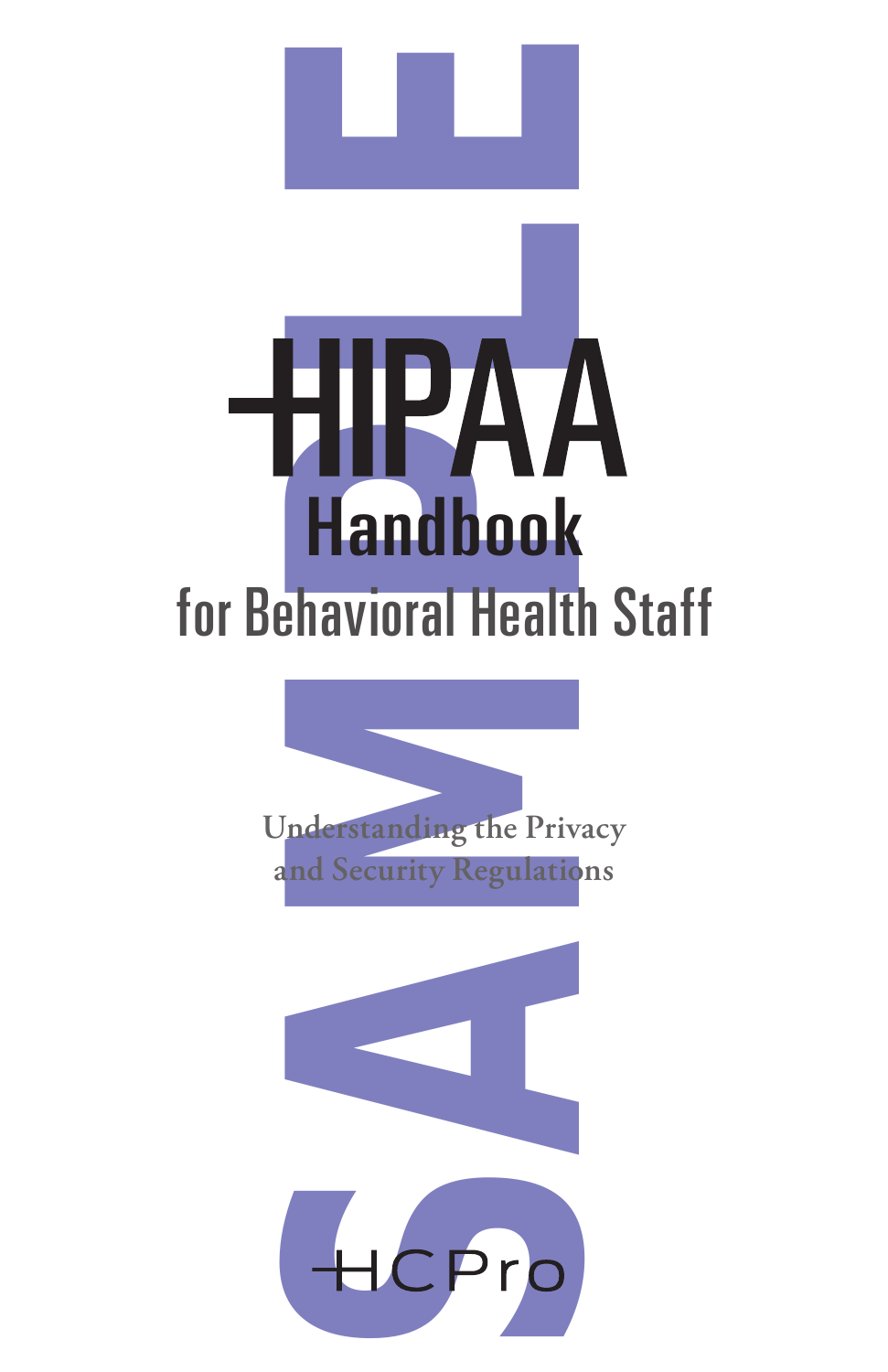*HIPAA Handbook for Behavioral Health Staff: Understanding the Privacy and Security Regulations* is published by HCPro, Inc.

Copyright © 2013 HCPro, Inc.

All rights reserved. Printed in the United States of America. 5 4 3 2 1

ISBN: 978-1-61569-216-3

No part of this publication may be reproduced, in any form or by any means, without prior written consent of HCPro, Inc., or the Copyright Clearance Center (978-750-8400). Please notify us immediately if you have received an unauthorized copy.

HCPro, Inc., provides information resources for the healthcare industry. HCPro, Inc., is not affiliated in any way with The Joint Commission, which owns the JCAHO and Joint Commission trademarks.

Notal Health Staff. Understanding the Privacy and Security<br>
NGP(0, Inc.<br>
Inc.<br>
Inc.<br>
Inc.<br>
Inc.<br>
Inc.<br>
Inc.<br>
Inc.<br>
Inc.<br>
Inc.<br>
Inc.<br>
Inc.<br>
Inc.<br>
Inc.<br>
Inc.<br>
Inc.<br>
Inc.<br>
Inc.<br>
Inc.<br>
Inc.<br>
Inc.<br>
Inc.<br>
Inc.<br>
Inc. or the Copyr Kate Borten, CISSP, CISM, Author Gerianne Spanek, Managing Editor Mary Stevens, Editor James T. DeWolf, Publisher and Editorial Director Mike Mirabello, Production Specialist Amanda Donaldson, Proofreader Matt Sharpe, Senior Manager of Production Shane Katz, Art Director Jean St. Pierre, Vice President of Operations and Customer Service

Advice given is general. Readers should consult professional counsel for specific legal, ethical, or clinical questions. Arrangements can be made for quantity discounts. For more information, contact:

HCPro, Inc. 75 Sylvan Street, Suite A-101 Danvers, MA 01923 Telephone: 800-650-6787 or 781-639-1872 Fax: 800-639-8511 Email: *customerservice@hcpro.com*

**Visit HCPro online at:** *www.hcpro.com* **and** *www.hcmarketplace.com***.**

05/2013 22022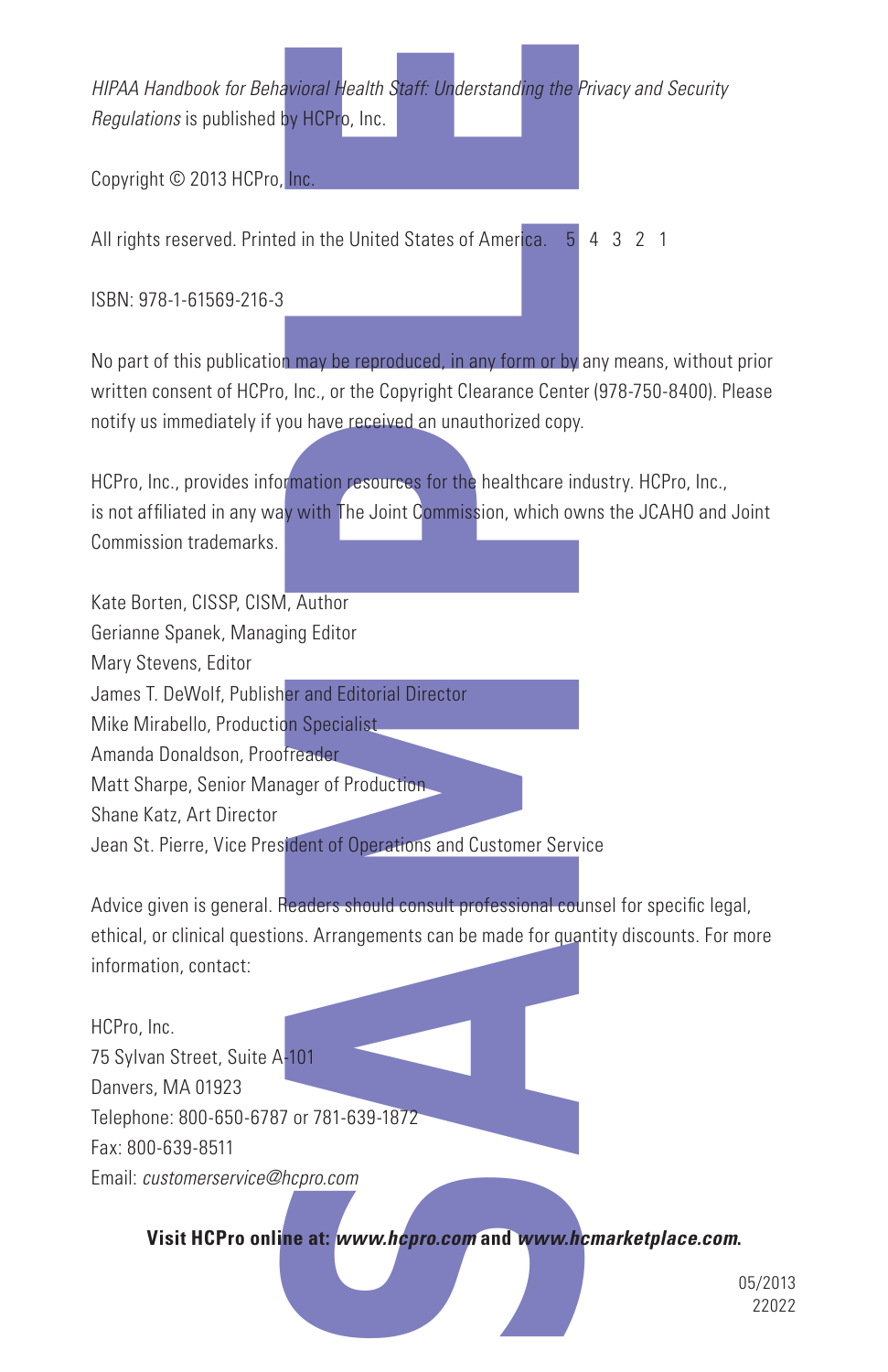#### **College CONTENTS**

| What are the HITECH Act and Omnibus Rule?  4    |
|-------------------------------------------------|
|                                                 |
|                                                 |
| Protected health information or PHI             |
|                                                 |
|                                                 |
|                                                 |
|                                                 |
| Treatment, payment, and healthcare operations 8 |
|                                                 |
|                                                 |
| 2013 HCPro, Inc.                                |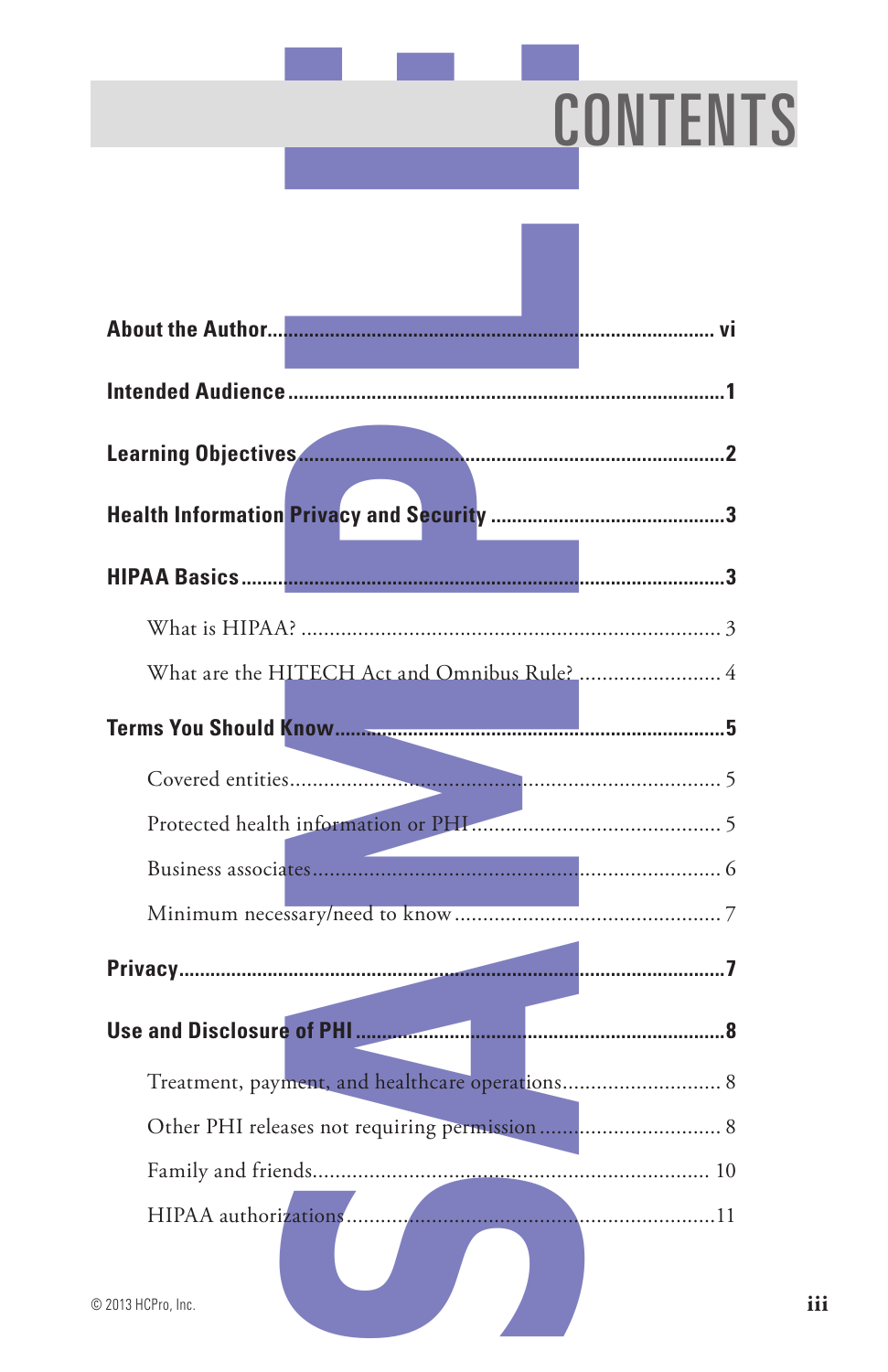| HIPAA Handbook for Behavio <mark>ral H</mark> ealth Staff |                                                            |                    |
|-----------------------------------------------------------|------------------------------------------------------------|--------------------|
|                                                           |                                                            |                    |
|                                                           |                                                            |                    |
|                                                           | What your facility does to protect confidentiality 14      |                    |
|                                                           |                                                            |                    |
|                                                           |                                                            |                    |
|                                                           |                                                            |                    |
|                                                           |                                                            |                    |
|                                                           |                                                            |                    |
|                                                           |                                                            |                    |
|                                                           |                                                            |                    |
|                                                           |                                                            |                    |
|                                                           | HIV, substance abuse, and mental health records  20        |                    |
|                                                           |                                                            |                    |
|                                                           |                                                            |                    |
|                                                           |                                                            |                    |
|                                                           |                                                            |                    |
|                                                           | Access to a patient's own medical record and other PHI  24 |                    |
|                                                           |                                                            |                    |
|                                                           |                                                            |                    |
|                                                           |                                                            |                    |
|                                                           |                                                            |                    |
|                                                           |                                                            |                    |
|                                                           |                                                            |                    |
|                                                           |                                                            |                    |
|                                                           |                                                            |                    |
|                                                           |                                                            |                    |
| iv                                                        |                                                            | © 2013 HCPro, Inc. |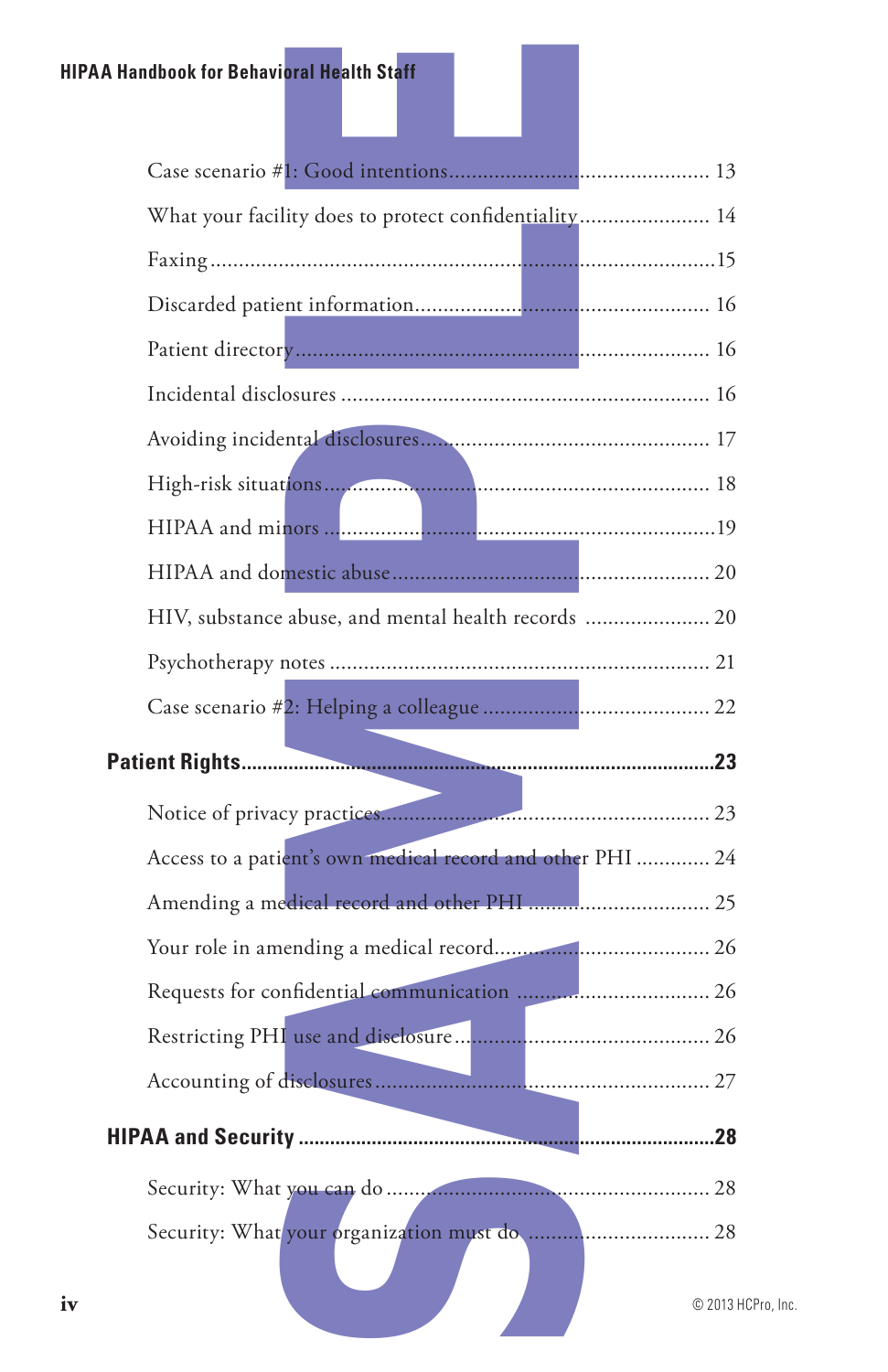| Protecting portable computers and other devices 35 |  |
|----------------------------------------------------|--|
|                                                    |  |
|                                                    |  |
|                                                    |  |
|                                                    |  |
|                                                    |  |
|                                                    |  |
|                                                    |  |
|                                                    |  |
|                                                    |  |
|                                                    |  |
|                                                    |  |
|                                                    |  |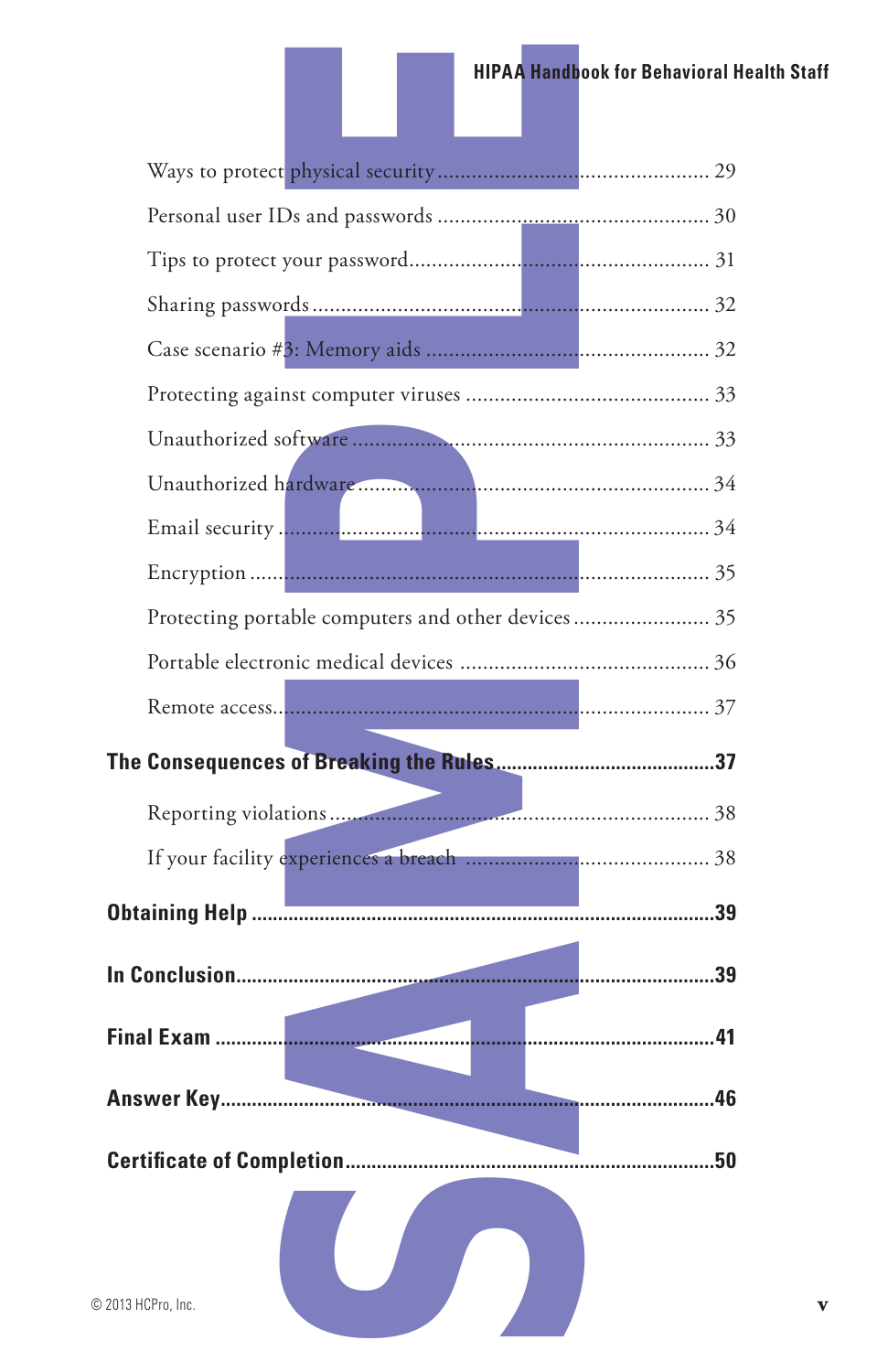## **ABOUT THE AUTHOR**

#### **Kate Borten, CISSP, CISM**

Kate Borten, president of The Marblehead Group, offers a unique blend of technical and management expertise, information security and privacy knowledge, and an insider's understanding of the healthcare industry. Her company, founded in 1999, serves the full spectrum of covered entities and their business associates with respect to understanding privacy and security regulations, establishing and enhancing their formal privacy and security programs, and assessing risk and regulatory compliance.

**P. CISM**<br> **Examplement experiment and the computer of the Marblehead Group, offers a unique blence and principle in the material and insider's uniform interpediate in a material and insider's understanding of the healthca** Borten has more than 20 years of experience designing, implementing, and integrating healthcare information systems at world-renowned medical facilities, including Massachusetts General Hospital, where she was responsible for system development. Before founding The Marblehead Group, Borten served as chief information security officer at CareGroup, Inc., where she established a comprehensive information security program that encompassed all entities within this major Boston-area integrated healthcare delivery system. She is an internationally certified information security professional, an Information Systems Security Association (ISSA™) senior member, and a member of the New England chapter's board of directors. She has chaired health sector information security and privacy national conferences and frequently speaks on these topics.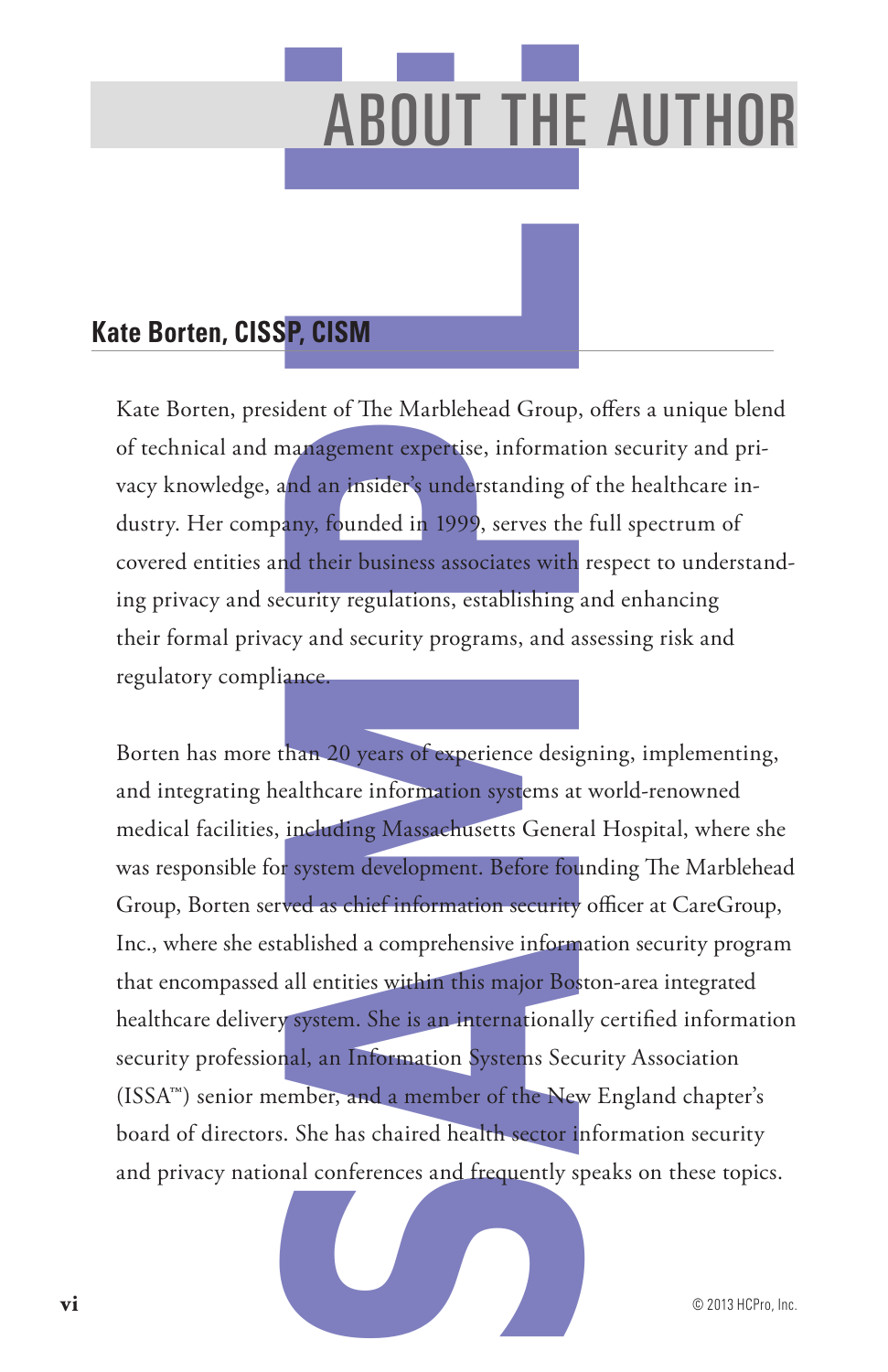### HIPAA Handbook for Behavioral Health Staff

*Understanding the Privacy and Security Regulations*

#### **Intended Audience**

**HIPAA Handbook**<br> **The Behavioral Health Staff**<br>
Engine *Behavioral Health Staff*<br>
Engine *Behavioral Health Stafff*<br>
Shains the Health Insurance Portability and Account<br>
the Modern to behavioral health staff. It also<br>
the This handbook explains the Health Insurance Portability and Accountability Act of 1996 (HIPAA) Privacy, Security, and Breach Notification Rules as applicable and relevant to behavioral health staff. It also addresses the Health Information Technology for Economic and Clinical Health (HITECH) Act of 2009 privacy, security, and breach notification provisions and the Modifications to the HIPAA Privacy, Security, Enforcement, and Breach Notification Rules under the Health Information Technology for Economic and Clinical Health Act and the Genetic Information Nondiscrimination Act (Omnibus Rule). Case scenarios will illustrate potential situations in which privacy and security may be breached.

The intended audience includes the following:

- Nurses
- Mental health professionals
- Medical records, patient accounting, registration, and back office staff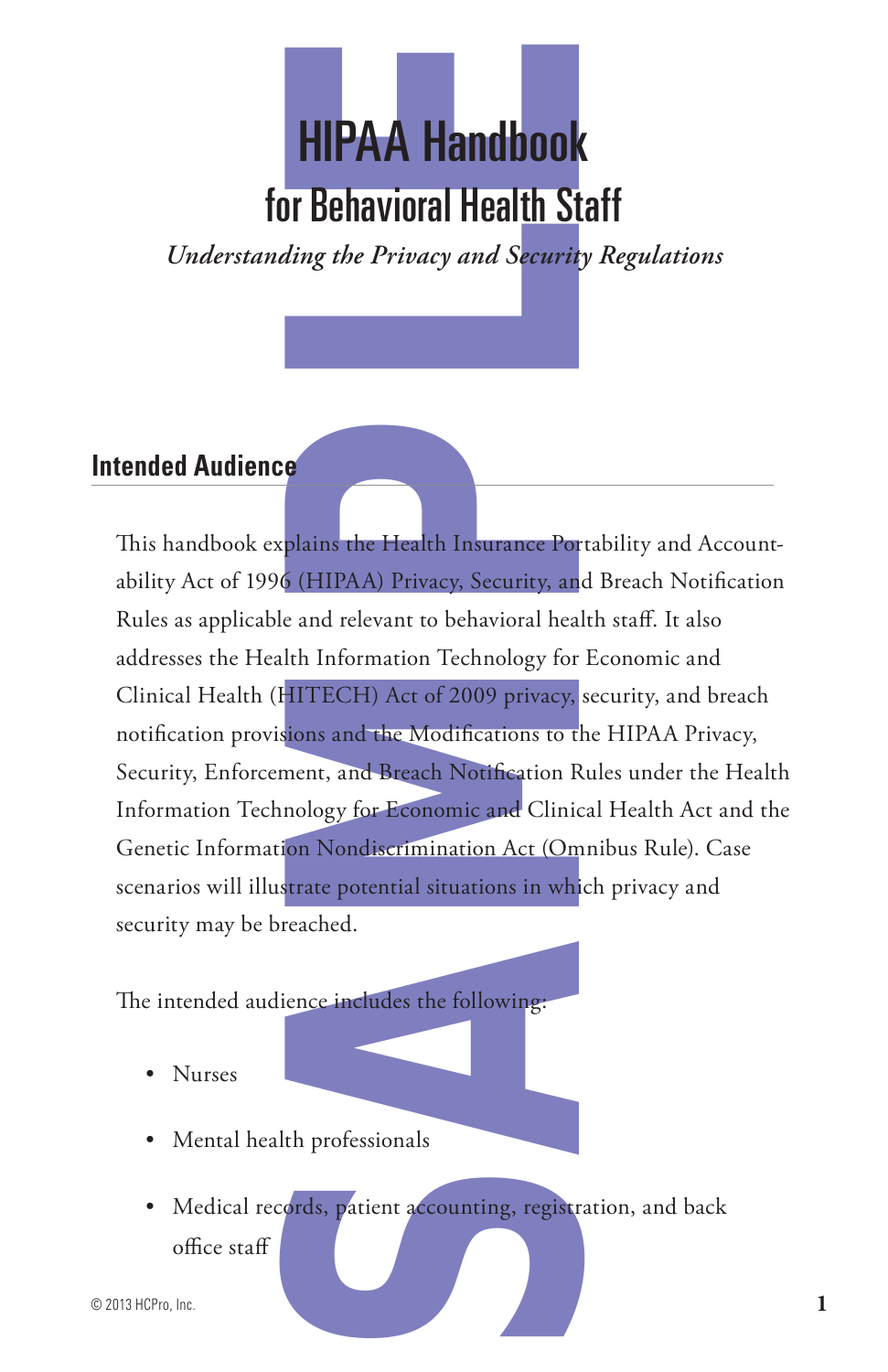- Dietary services staff
- Housekeeping/facilities staff
- Trainees, students, and volunteers
- All other ancillary staff

#### **Learning Objectives**

After reading this handbook, you should be able to do the following:

- Describe the HIPAA and HITECH Act privacy and security requirements for covered entities
- The Health Staff<br>
Starf and volunteers<br>
Sessions and volunteers<br>
Starf dents, and volunteers<br>
Starf dents, and volunteers<br>
Starf dents, and HITECH Act privacy and security<br>
starf and HITECH Act privacy and security<br>
Starf • Describe protected health information and explain why protecting patient privacy is important
- Explain patient rights for accessing their medical information and other rights they have regarding their protected health information
- Determine when disclosures of protected health information are acceptable
- Summarize how to protect confidential health information by following proper security procedures in the organization and off-site
- Create effective passwords to protect electronic information
- Know how to identify and report privacy and security incidents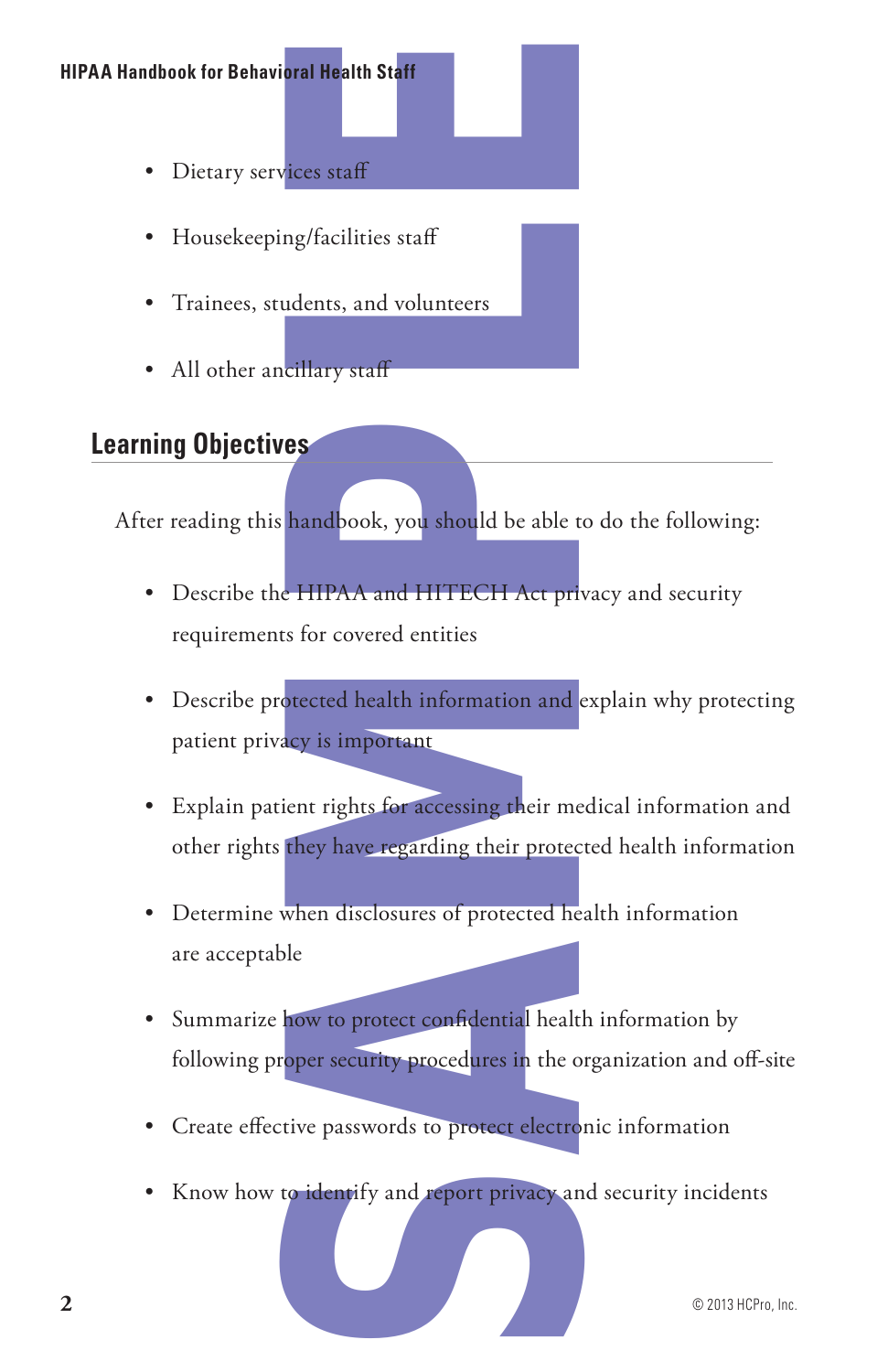#### **Health Information Privacy and Security**

Most healthcare organizations have always upheld strict privacy and confidentiality policies, but there was no federal law and not every state had laws to protect the privacy of patient information and give patients rights.

With the enactment of HIPAA, the right to have one's health information remain private and secure became more than just an ethical obligation—it became federal law, with civil and even criminal penalties for violations.

#### **HIPAA Basics**

#### *What is HIPAA?*

HIPAA is a 1996 federal law that establishes the basic privacy protections to which all patients in the United States are entitled. Its original goal was to make it easier for individuals to move from one health insurance plan to another as they change jobs or become unemployed.

HIPAA Handbook for Behavioral Health<br>
Privacy and Security<br>
ganizations have always upheld strict privacy and<br>
ticies, but there was no federal law and not every<br>
notect the privacy of patient information and give<br>
notect To make it easier and more efficient for healthcare organizations to share medical information, the law requires that common electronic transactions—such as submitting a claim on the patient's behalf—be in a standard format for all healthcare organizations and payers. But as patient information becomes easier to transmit, it also becomes easier for information leaks and abuses to happen. This is especially true as more information is shared electronically through email and the Internet.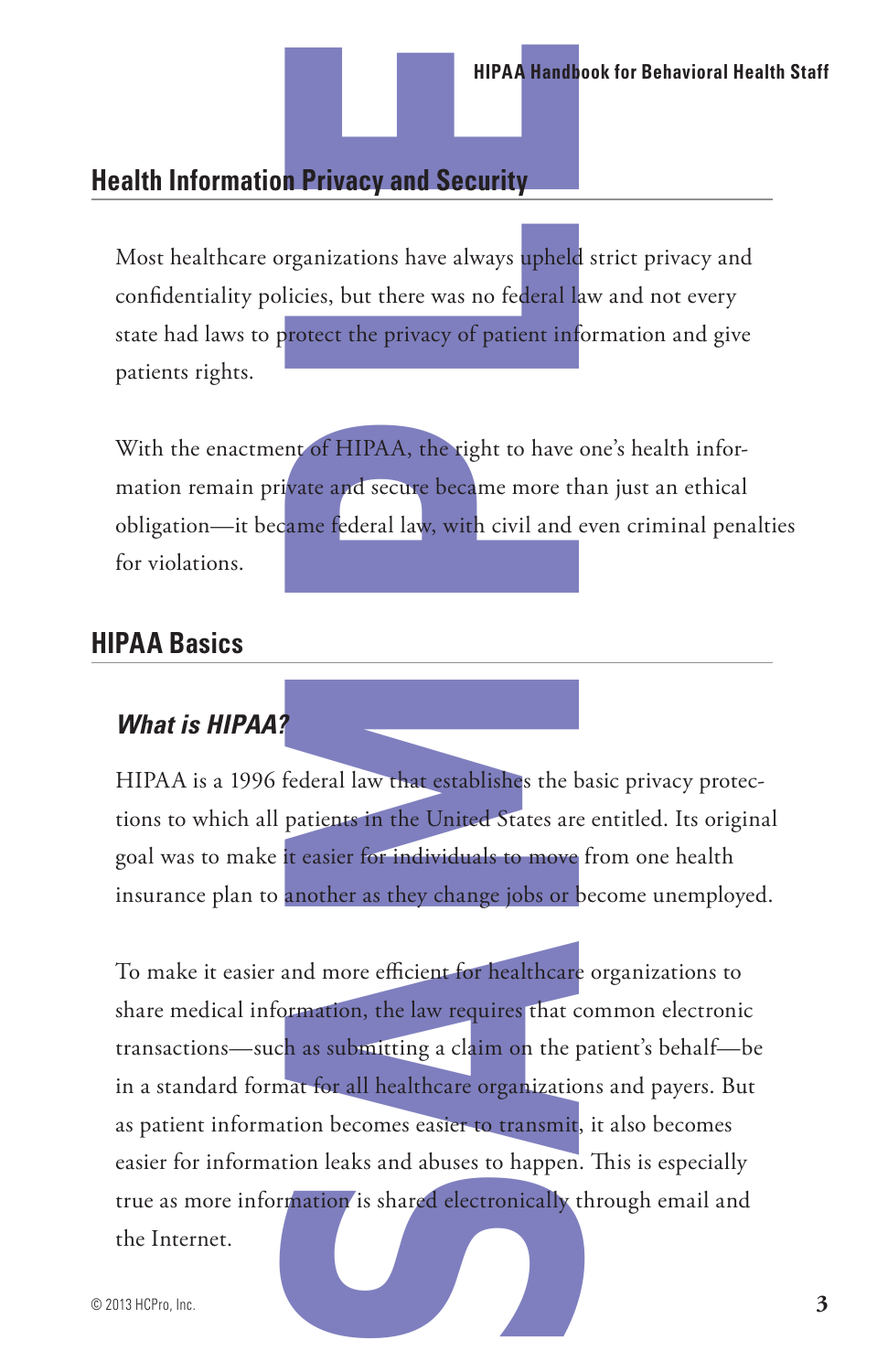**Example 18 In the Staff Staff Staff Staff Staff Staff Automorphism**<br> **Example 20** Interaction for the significant fines, and<br>
an energieve prison terms for violations of HIPAA,<br> **Alations are deliberate.** As you read this Under HIPAA, it is illegal to release health information to inappropriate parties or to fail to adequately protect health information from unauthorized release. Organizations may face significant fines, and individuals can even receive prison terms for violations of HIPAA, especially if the violations are deliberate. As you read this handbook, you will notice that privacy and security are directly related, because the security measures discussed protect privacy and confidentiality.

#### *What are the HITECH Act and the Omnibus Rule?*

The American Recovery and Reinvestment Act of 2009 includes the HITECH Act, which requires heightened enforcement of HIPAA and stiffer penalties for privacy and security violations. It also expands the HIPAA Privacy Rule and Security Rule to strengthen patient privacy. Examples include the following:

- Increasing HIPAA's patient rights regarding control of protected health information
- Limiting use of protected health information for marketing purposes
- Mandating breach notification to patients and the government
- Protecting protected health information by explicitly requiring business associates to comply
- Requiring covered entities to comply with patients' requests for restrictions on disclosure in certain circumstances (previously this was optional)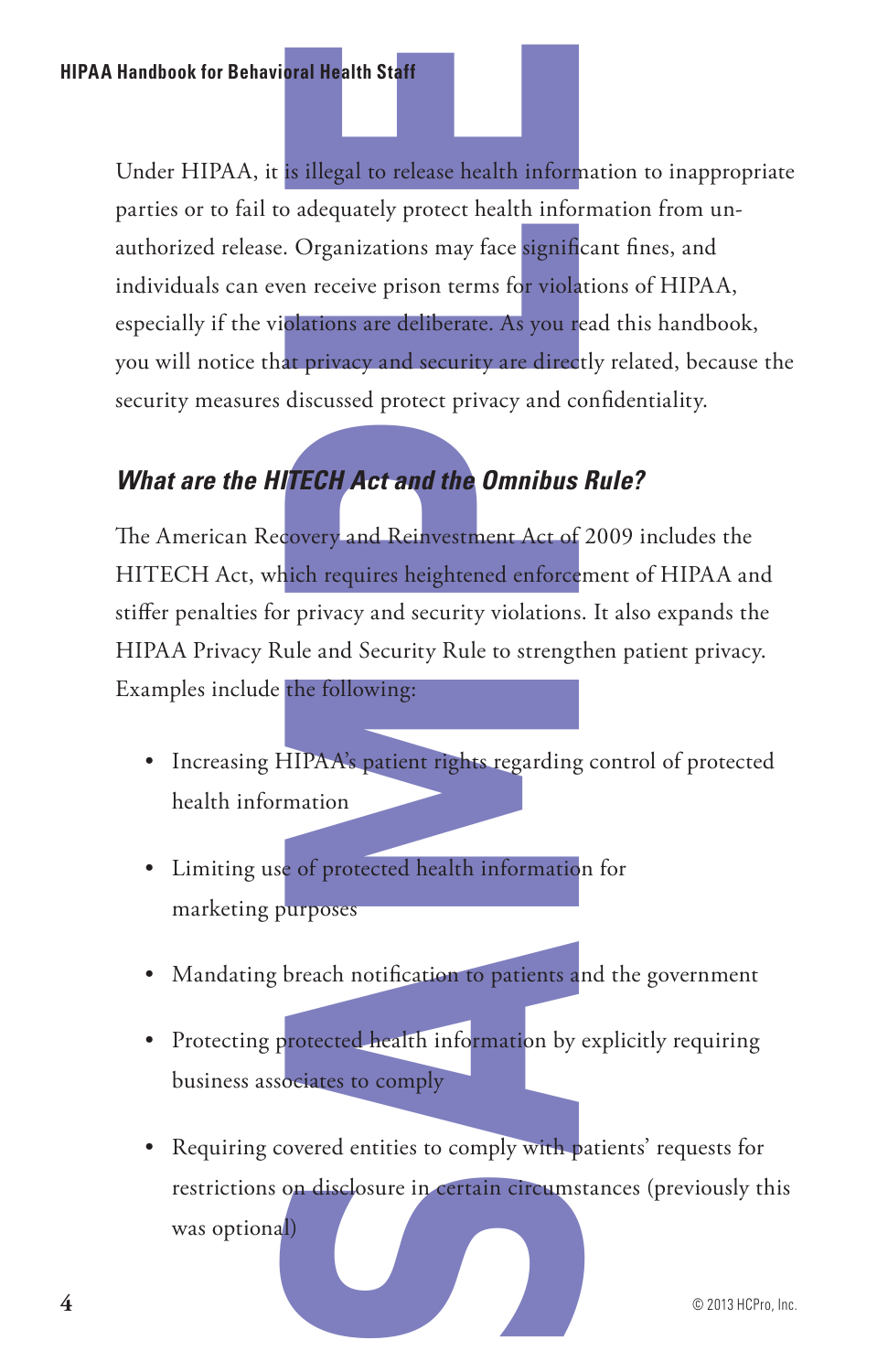The 2013 Omnibus Rule implements many of the HITECH Act provisions for protected health information protection, as well as new protection for genetic information, as mandated by the Genetic Information Nondiscrimination Act (GINA), and new privacy provisions from the U.S. Department of Health and Human Services (HHS). The rule's enforcement date is September 23, 2013.

#### **Terms You Should Know**

#### *Covered entities*

**HIPAA Handbook for Behavioral Health**<br>
Samely method information protection, as well as new pro-<br>
information, as mandated by the Genetic Information<br>
Act (GINA), and new privacy provisions from the<br>
of Health and Human S HIPAA's Privacy, Security, Breach Notification, and Omnibus Rules apply to all covered entities (CE). CEs include health plans, healthcare clearinghouses, and most provider organizations, such as behavioral health facilities, physician practices, therapists, dental practices, hospitals, ambulatory facilities, skilled nursing facilities, home health agencies, and pharmacies. The organization you work for is a CE and must comply with these rules.

#### *Protected health information or PHI*

HIPAA sets rules for when and how patients' protected health information or PHI may be used and released. PHI includes any information that can be linked to a specific patient or health plan member. PHI can take any form. It can be electronic, written, or spoken.

PHI may include obvious identifiers such as name, medical record number, or insurance subscriber number. But information without obvious identifiers can still point to one patient. For example, if only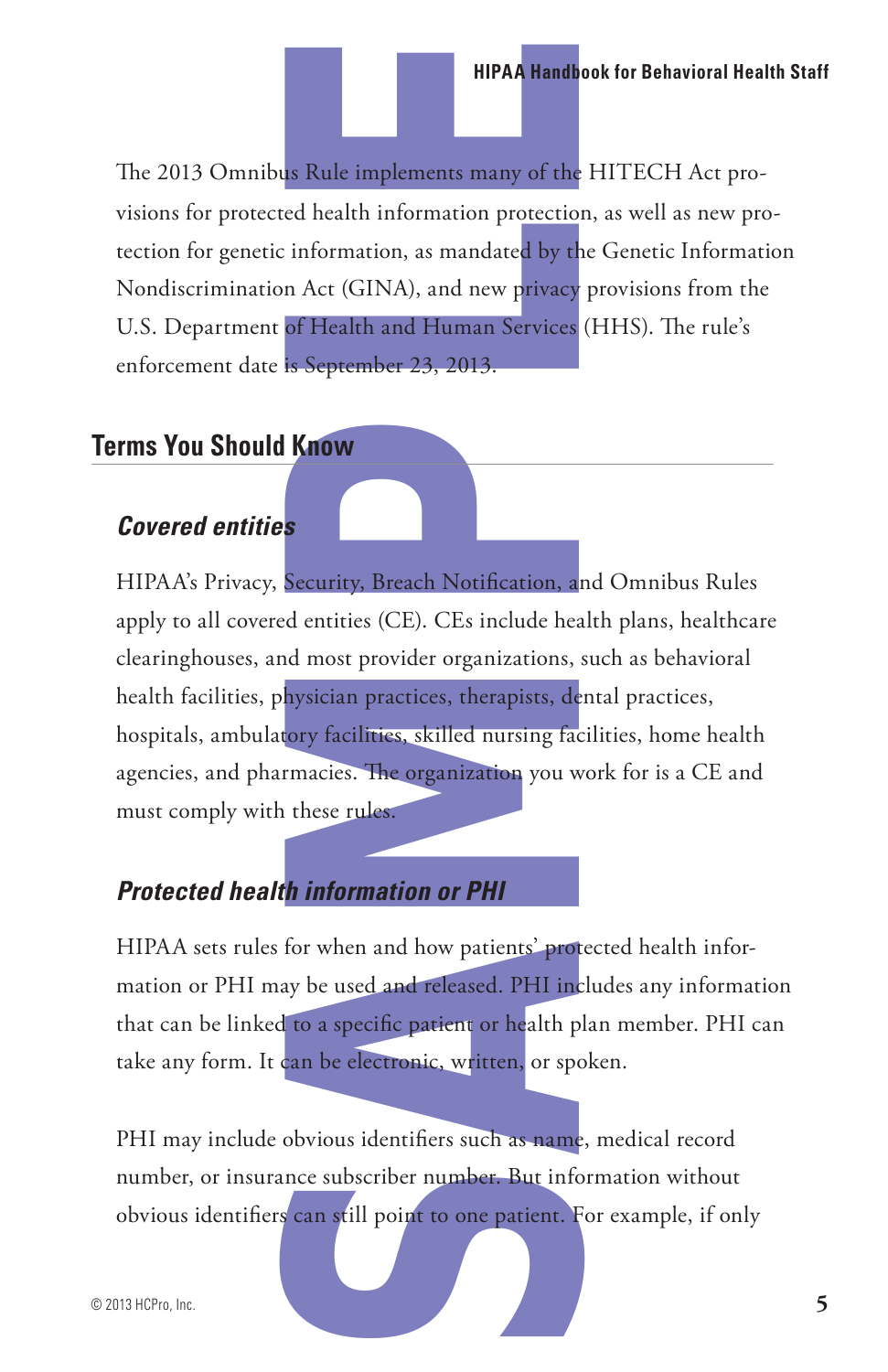one patient underwent a particular procedure this week, the procedure would be enough to identify that patient and would be PHI.

Fraction Staff Staff Staff Staff Staff Control and Nould be PHI.<br>
Separation if the procedure this week, the procedure of identify that patient and would be PHI.<br>
Separation if it can be finded to a specific patient and in PHI includes demographic information about the patient, as well as financial and health information if it can be linked to a specific patient. PHI includes billing information, insurance eligibility or coverage, the reason a person is sick or in the hospital, treatments and medications a patient may receive, test results, allergies, observations about a patient's condition, information about past health conditions or treatments, and discharge planning information. The Omnibus Rule explicitly adds genetic information about individuals and their family members to the definition of PHI.

#### *Business associates*

A business associate (BA) is a person or entity that performs certain functions or activities involving the use or disclosure of PHI on behalf of, or provides services to, a CE. CEs must have BA contracts protecting PHI as specified by HIPAA's Privacy and Security Rules and amended by the Omnibus Rule. The Omnibus Rule changes require most CEs to revise their BA contracts and have them re-signed by September 23, 2013. Your organization must ensure that BAs sign these contracts before being permitted access to your PHI.

The types of functions or activities that may make a person or entity a BA include, but are not limited to, billing, transcription, collections, information technology (IT) services, document and data disposal, legal services, management, data aggregation, accreditation,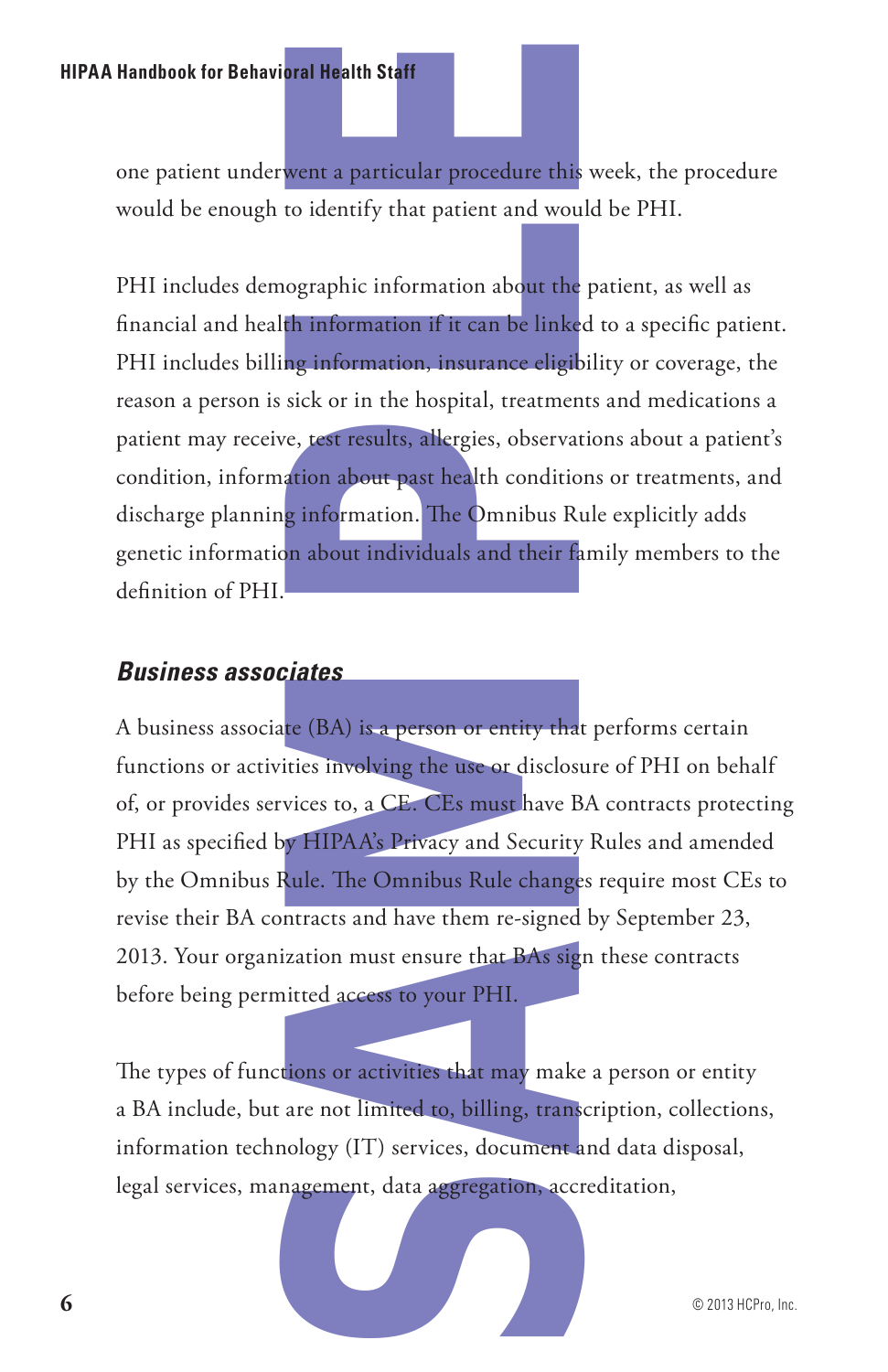e-prescribing gateways, health information organizations, and patient safety organizations.

#### *Minimum necessary/need to know*

Only those people with an authorized "need to know" to perform their jobs may have access to PHI. HIPAA requires healthcare workers to use and share or release only the minimum necessary information to perform their jobs without compromising patient care.

Ask yourself the following questions before viewing any patient information or disclosing it to someone else:

- Do I need this information to do my job?
- What is the least amount of information I need to perform my job?
- Does the other person need this information to perform his or her job?

#### **Privacy**

HIPAA Handbook for Behavioral Health<br>
HIPAA Handbook for Behavioral Health<br>
Is.<br>
Sarry/need to know<br>
with an authorized "need to know" to perform their<br>
ss to PHI. HIPAA requires healthcare workers to use<br>
confy the minihu Patients receiving medical care expect privacy whether they are in a hospital, a physician's office, a laboratory, or another setting. They expect to interact with their physicians or caregivers away from the public whenever possible, and they expect that their PHI will not be shared with individuals who don't have a need to know.

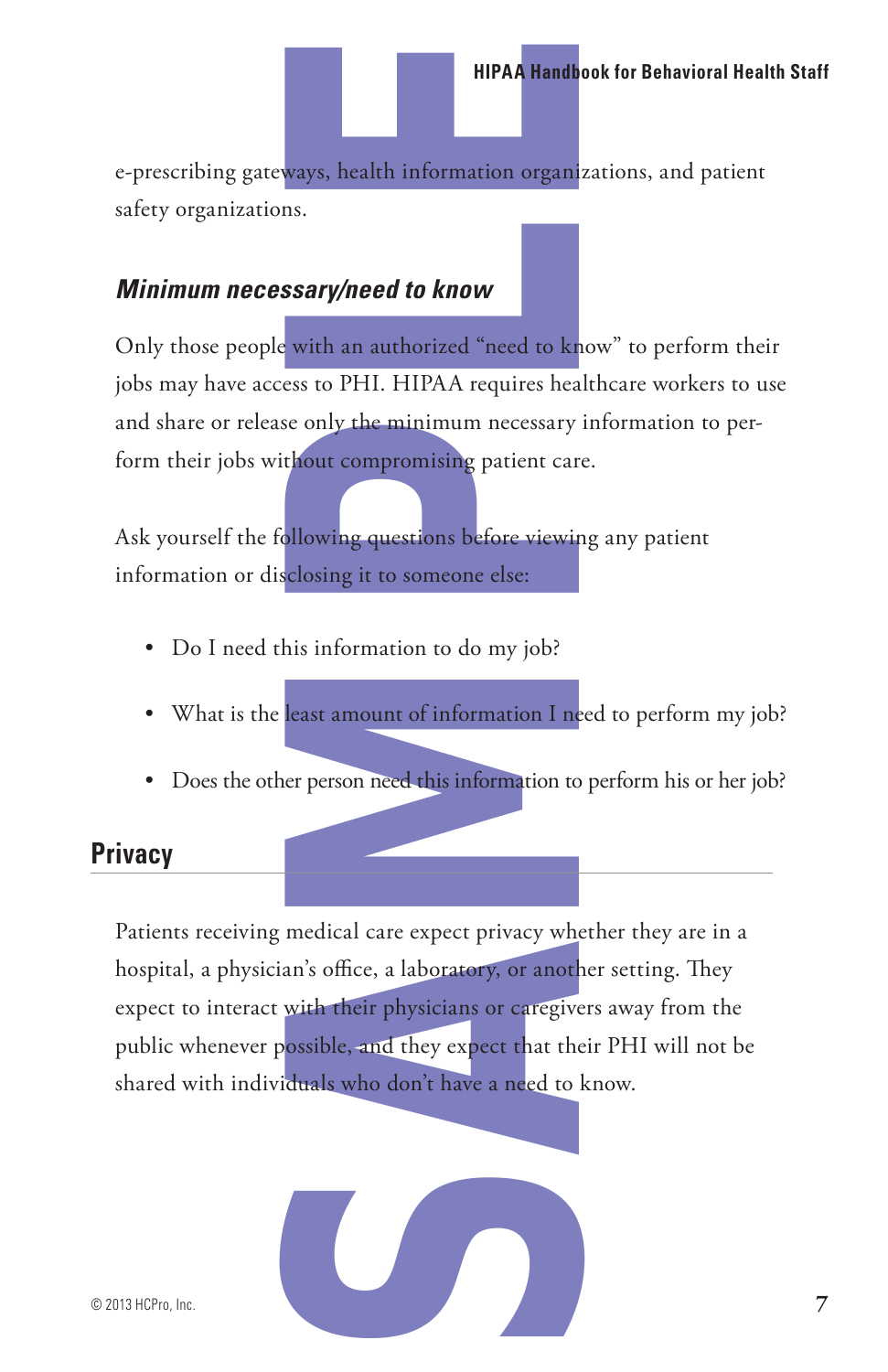#### **Use and Disclosure of PHI**

#### *Treatment, payment, and healthcare operations*

ral Health Staff<br> **e of PHI**<br> **Neart, and healthcare operations**<br>
and to interfere with providing patient care of<br>
for it. Therefore, HIPAA permits healthcare<br>
e and release PHI to perform their job for several<br>
eding pati HIPAA is not intended to interfere with providing patient care or receiving payment for it. Therefore, HIPAA permits healthcare organizations to use and release PHI to perform their job for several reasons without needing patient permission. The most common reasons are to provide treatment, obtain payment, and perform certain healthcare operations, such as accreditation and peer review. These activities do not require any patient permission.

#### *Other PHI releases not requiring permission*

In addition to treatment, payment, and healthcare operations, HIPAA permits certain releases of PHI for public health and emergency response purposes, as well as when required by law.

Examples of scenarios in which your organization may be subject to laws and regulations permitting or requiring release of PHI include the following:

- Reporting certain communicable diseases and other conditions to public health agencies
- Reporting certain information about medical devices that break or malfunction to the U.S. Food and Drug Administration

• Reporting suspected child abuse or incapacitated elder abuse or neglect to law enforcement officials or your state's human services agency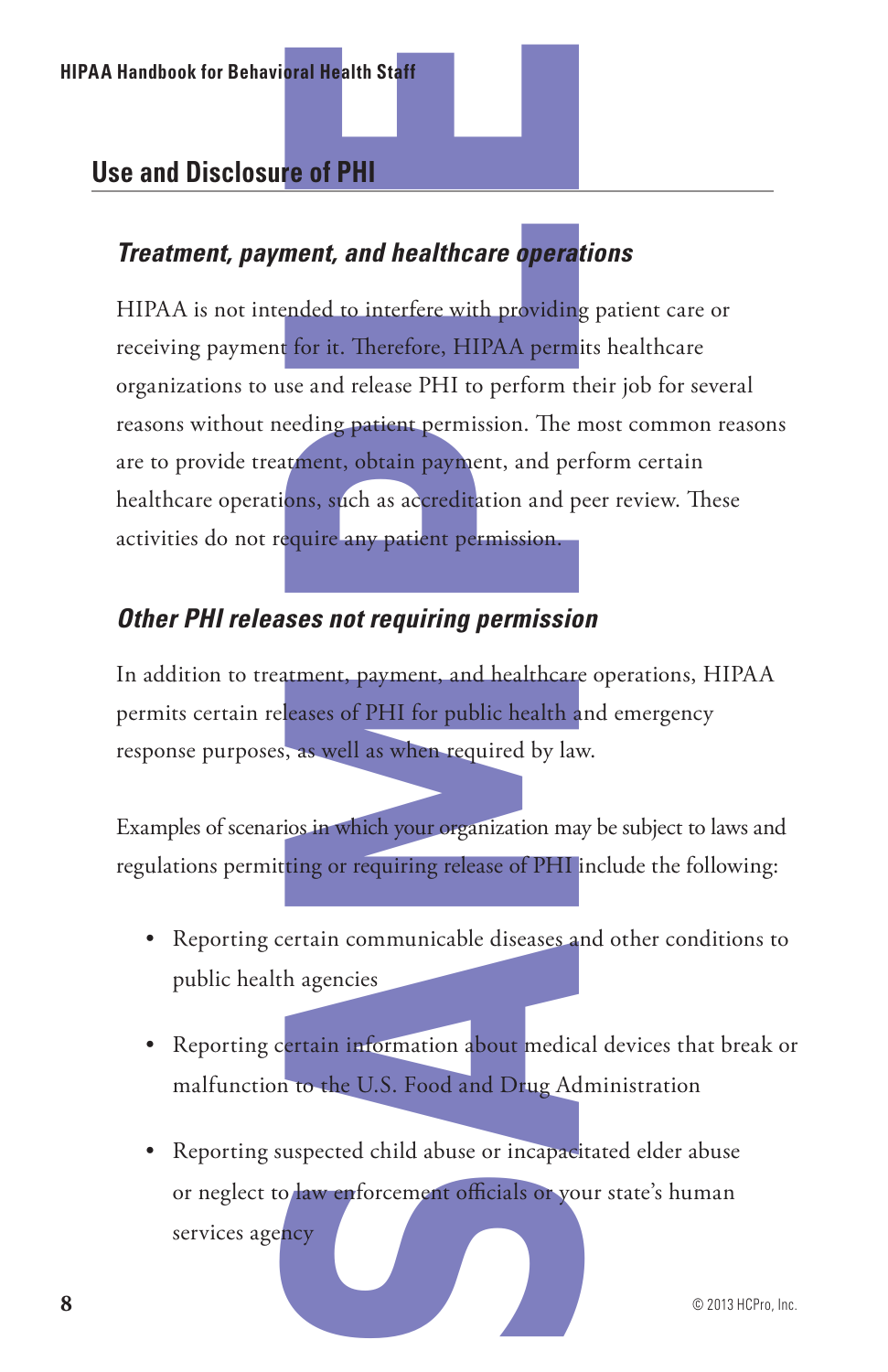- Responding to police requests for certain information about patients to determine whether they are suspects in a criminal investigation
- Responding to court orders
- Reporting cases of suspicious deaths or certain suspected crime victims (e.g., individuals with gunshot wounds or burns that may be due to arson)
- Warning those in the community (and law enforcement officials) when a patient has made a credible threat to harm someone
- Providing information in a medical emergency
- Providing information to coroners and funeral directors when patients die

HIPAA Handbook for Behavioral Health<br>to police requests for certain information about<br>etermine whether they are suspects in a criminal<br>information about<br>technic whether they are suspects in a criminal<br>information about<br>inc The Omnibus Rule adds another public health situation not requiring formal authorization. Providers now are permitted to release a student's immunization status to schools when schools are required by law to obtain that information and when there is informal agreement, such as a telephone call from a parent. Providers must limit the disclosure to immunization status only and must document the agreement from the parent, guardian, or adult student.

Always be sure you know your organization's policies before releasing information, and ensure that each release is approved. Remember the following motto, "When in doubt, don't give it out," unless you first check with your supervisor or the privacy officer.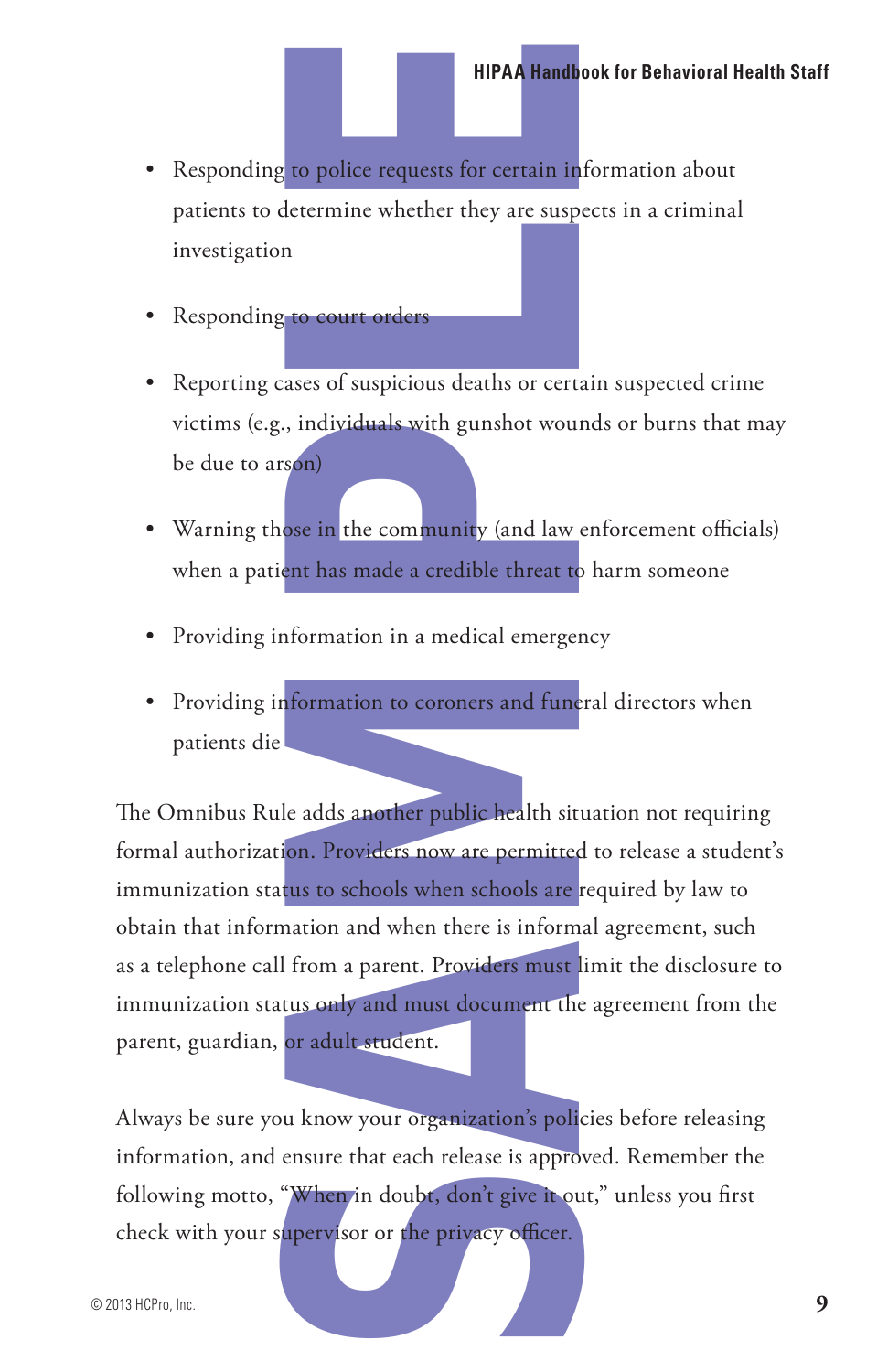#### *Family and friends*

HIPAA requires you to obtain permission from a patient before disclosing PHI to family members or friends. In the case of someone who is involved in a patient's care or payment for that care, permission may be informal and does not require an authorization but should be documented. Patients should be given an opportunity to agree or object to sharing their PHI with such individuals. Professional judgment may be used in certain situations to determine a patient's wishes.

The Omnibus Rule adds that when a patient is deceased, the CE may disclose to such family members or others the PHI that is relevant to their involvement in care or payment. However, the CE should not disclose PHI if it knows that the deceased patient had expressed a preference for not disclosing the PHI to an individual.

**rail Health Staff**<br> **Staff**<br> **Staff**<br> **Staff**<br> **Staff**<br> **Staff**<br> **Staff**<br> **Staff**<br> **Staff**<br> **Staff**<br> **Staff**<br> **Staff**<br> **Staff**<br> **Staff**<br> **Staff**<br> **Staff**<br> **Staff**<br> **Staff**<br> **Staff**<br> **Staff**<br> **Staff**<br> **Staff**<br> **Staff**<br> **St** Conversely, a patient's PHI should not be disclosed to other friends or family members who are not involved in a patient's care or payment unless the patient has signed an authorization form. If you don't have specific authorization to disclose additional PHI or to disclose PHI to family members and friends who are not involved in a patient's care or payment for services, restrict the information to that which is included in the patient directory (typically location in the facility, telephone extension, and general condition). If a patient has opted out of being listed in the facility directory, you may not disclose even this information.

You may be responsible for keeping track of identifying and recording when patients agree to or forbid specific disclosures to family members, friends, or other caregivers. Document these patient decisions carefully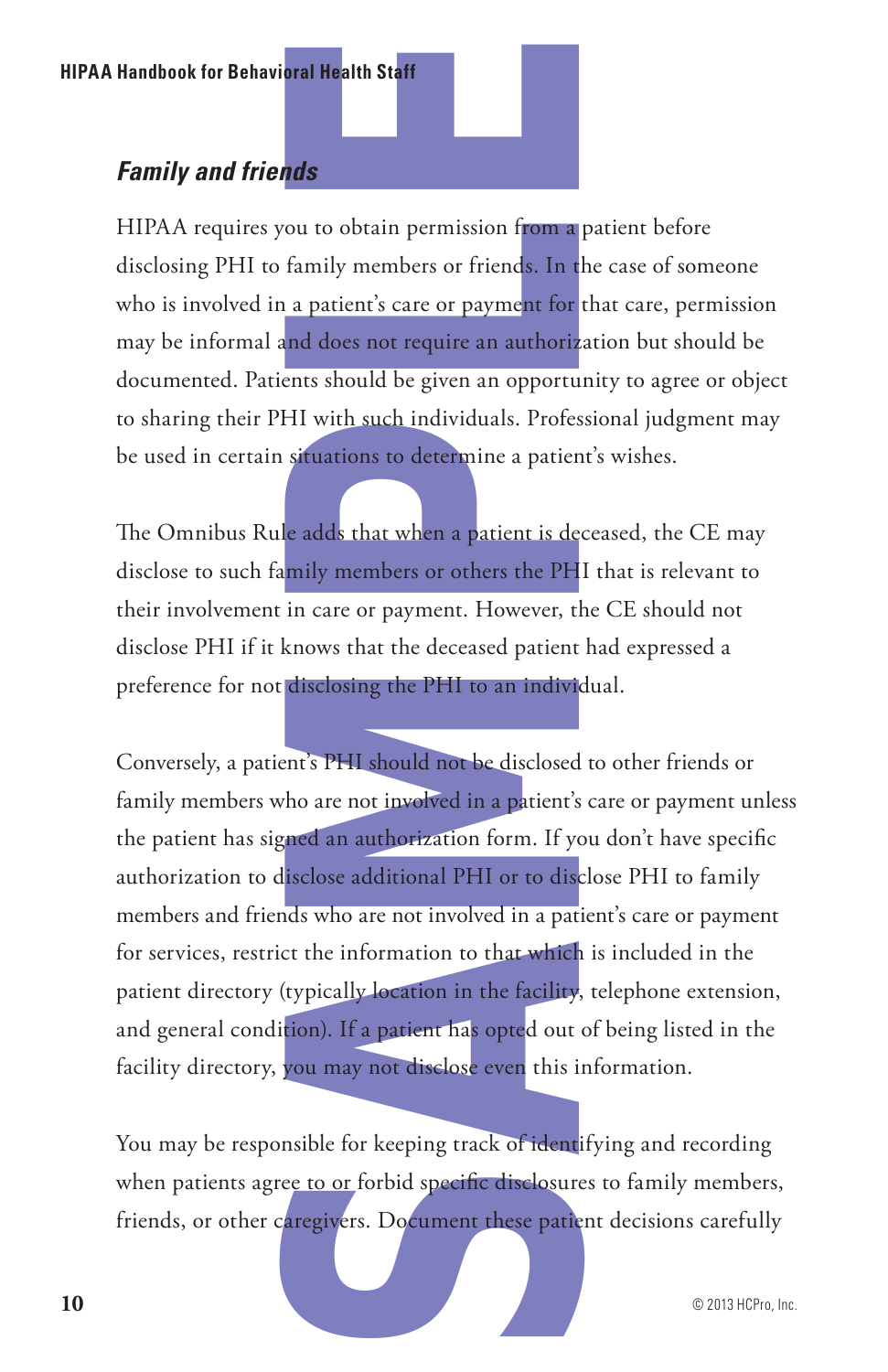and pass them on to the appropriate staff member as necessary to ensure that they are followed.

In all cases, ensure that you know the policy before releasing any patient information. If in doubt, consult your privacy officer.

#### *HIPAA authorizations*

HIPAA Handbook for Behavioral Health<br>
the to the appropriate staff member as necessary to ensured.<br>
that you know the policy before releasing any patier<br>
doubt, consult your privacy officer.<br> **Altridus**<br>
the use and releas CEs are permitted to use and release PHI for treatment, payment, and healthcare operations, as well as for public health and other purposes serving the public good without first obtaining an authorization formal written permission—from patients. HIPAA's Privacy Rule explains other special situations when CEs must give patients an opportunity to agree or disagree with the way their PHI is used or released but that do not require a formal authorization.

However, for any other use or disclosure of PHI, CEs first must ask patients, or their legal representatives, for their authorization. With an authorization, the patient voluntarily agrees to let your organization use or release the information for a particular need.

A valid HIPAA authorization form must be completed with the following information:

- A description of the specific PHI to be used or disclosed
- The reason or purpose for this use or disclosure
- The party to whom the PHI will be released